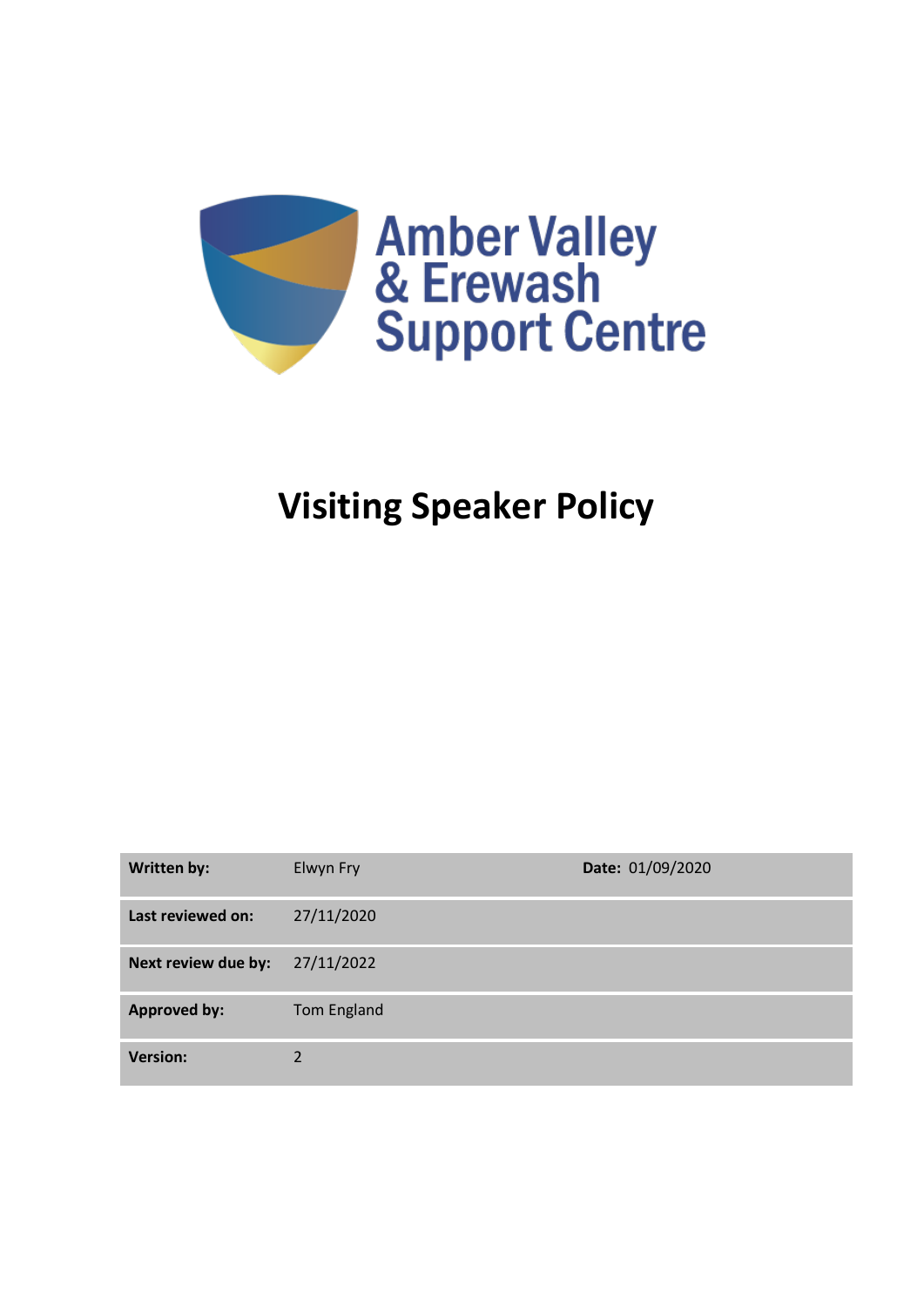# **Aim**

All AVESC sites invite speakers from the wider community to give talks to enrich pupils' experience of academy life, providing them with information that helps them make decisions at different phases of their education, widening their understanding of world and global issues and providing motivational inspiration through the sharing of a speaker's experience. Staff appreciate the time and effort that visiting speakers put into their presentations and value the positive impact it has on the pupils.

### **AVESC Responsibility**

Our responsibility is to ensure that pupils can critically assess the information they receive as to its value to themselves, and that the information is aligned to the ethos and values of the academy.

## **Purpose**

The purpose of this policy is to set out the academy's legal obligations when using visiting speakers and to set out the standards of behaviour expected from these speakers. This policy was therefore produced having had regard to the Government's Prevent Duty guidance and our wider safeguarding obligations.

The "Prevent" statutory guidance (The Prevent Duty: Departmental advice for schools and childcare providers", DfE, June 2015) (https://www.gov.uk/government/publications/prevent-duty-guidance) requires schools to have clear protocols for ensuring that any visiting speakers whether invited by staff or pupils, are suitable and appropriately supervised.

### **Protocol**

This policy should be read in conjunction with the School's Safeguarding and Child Protection Policy.

The protocols are:

- All requests for visiting speakers must be approved by a member of the SLT
- All visiting speakers are given a named contact at the academy
- All visiting speakers must provide photo ID upon arrival on site and are given a visitor's badge, which they are expected to wear throughout visits
- All visiting speakers are accompanied by an AVESC member of staff during their visit and they are not left unsupervised with pupils at any time
- A record of all visiting speakers is kept on site detailing name of the visiting speaker, the date of their visit, the pupil group addressed, the purpose of the visit, the member of staff requesting the visiting speaker and any relevant accompanying information.
- The visiting speaker must share the aims and objectives of their presentation with the staff member that requested the visit, to ensure it is appropriate to the age and maturity of the pupils and does not undermine British values or the ethos and values of the academy.
- The staff member requesting the visit must conduct a reasonable level of research on the person/organisation to best establish whether they have demonstrated extreme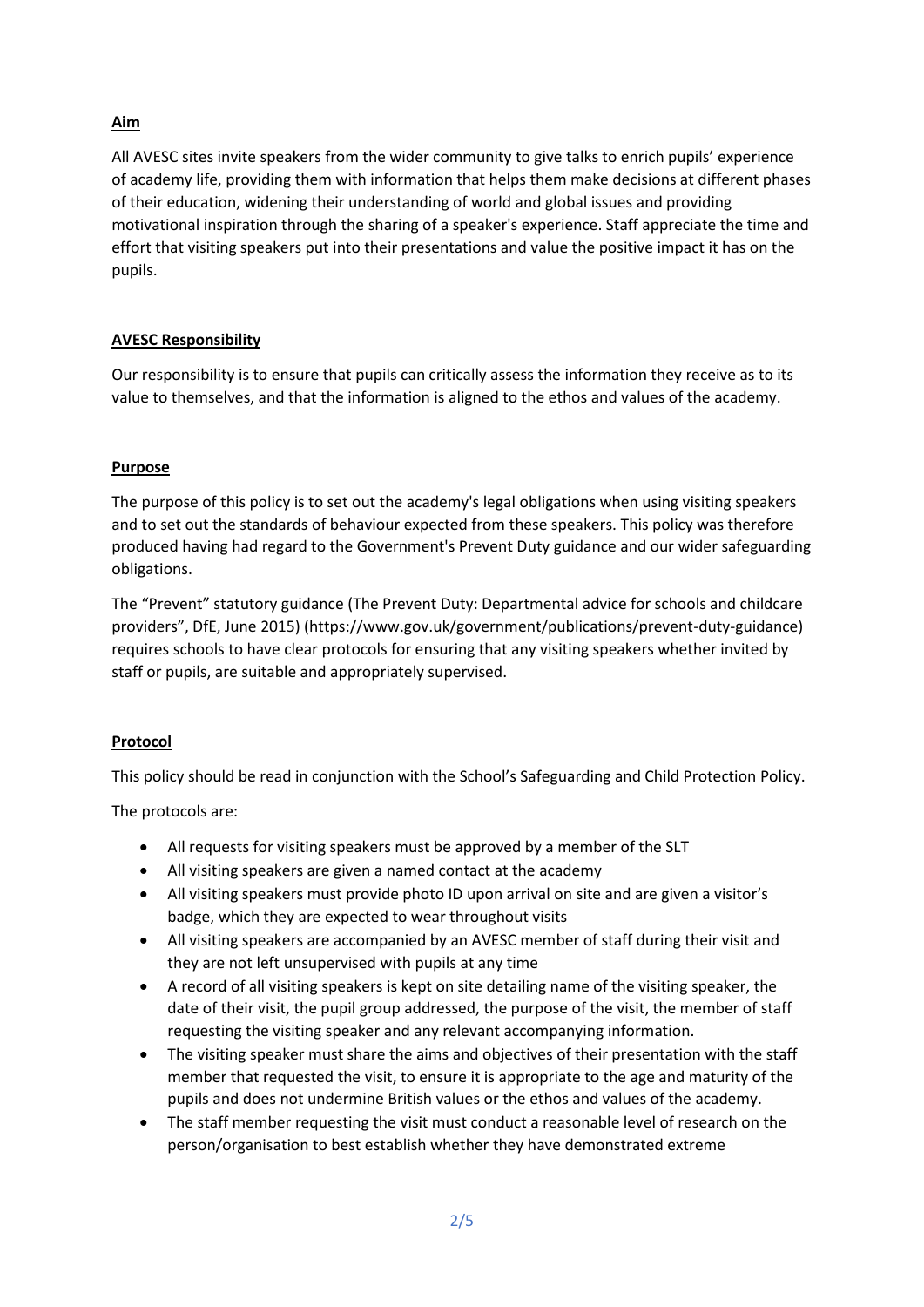- views/actions and present any level of risk. Presentations and resources etc should be sent to the staff that requested the visit in advance.
- In the unlikely event that the talk/presentation does not meet with the expected requirements, AVESC staff have the right and responsibility to interrupt and/or stop a presentation
- The Staff member that organised the visit will conduct a post-event evaluation of how the visit met the needs of our pupils. See appendix A for post-event evaluation form.
- All visiting speakers will be required to sign the 'Agreement and Guidelines for Visiting Speakers' form as acceptance of the academy's Terms and Conditions (Appendix 1)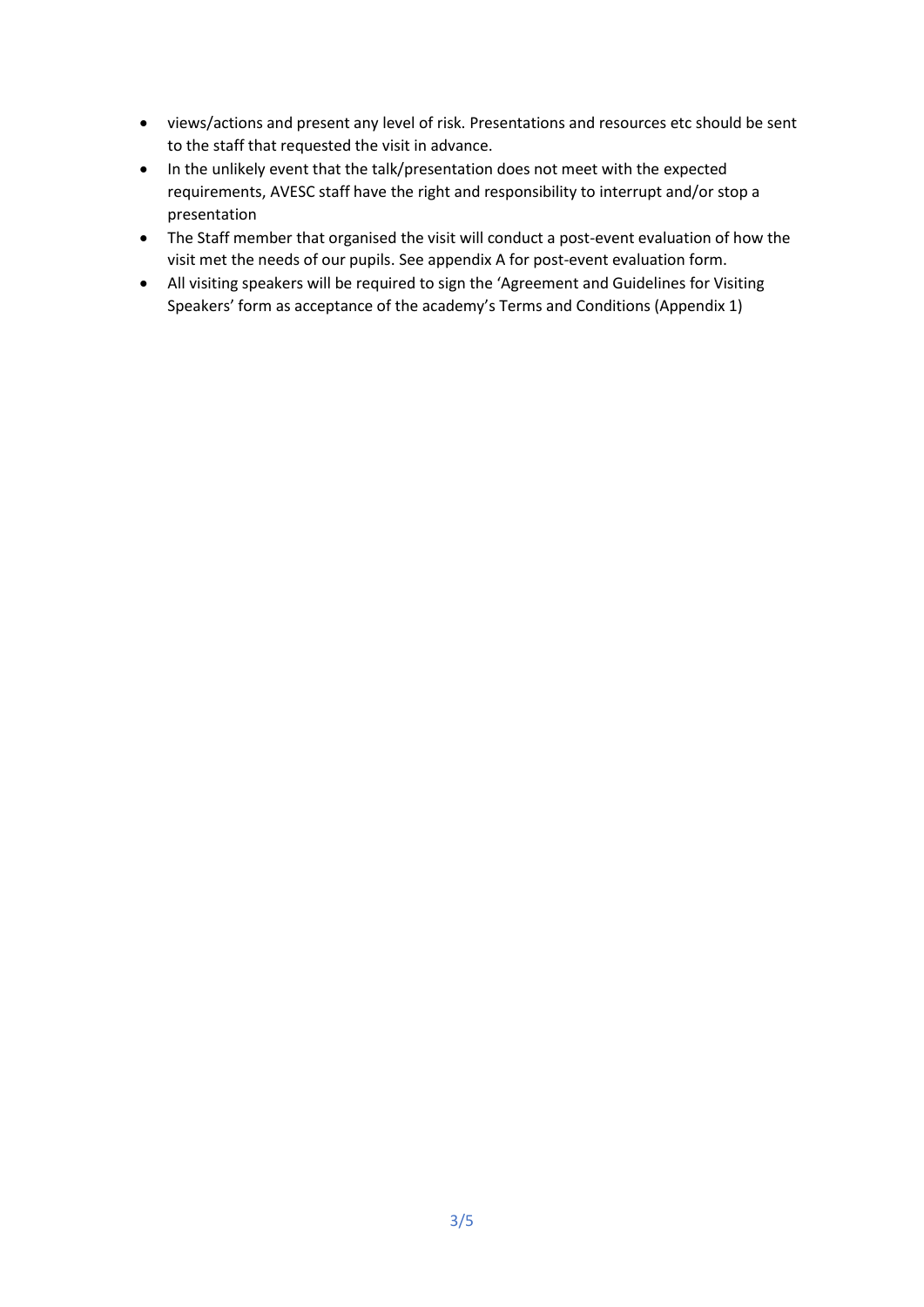#### **Agreement and Guidelines for Visiting Speakers**

**AVESC is committed to safeguarding and promoting the welfare of children and young people and expects all staff, volunteers and visiting speakers to share this commitment.**

| Name of visiting speaker   |  |
|----------------------------|--|
| Organisation if applicable |  |
| Named AVESC contact        |  |

The visiting speaker agrees to the following terms and conditions:

- 1. The presentation must be appropriate to the age of the children. Appropriate dress, language and behaviour are required at all times
- 2. The presentation must uphold the principles of the ethos and values of AVESC and the fundamental British ValuesA
- 3. Academy staff have the right and responsibility to interrupt and/or stop the presentation if there is any violation of this agreement.

I have read these guidelines and agree to abide by them.

Signature of visiting speaker:

Signature of named AVESC contact:

Date: \_\_\_\_\_\_\_\_\_\_\_\_\_\_\_\_\_\_\_\_\_\_\_\_\_\_\_\_\_\_\_\_\_\_\_\_